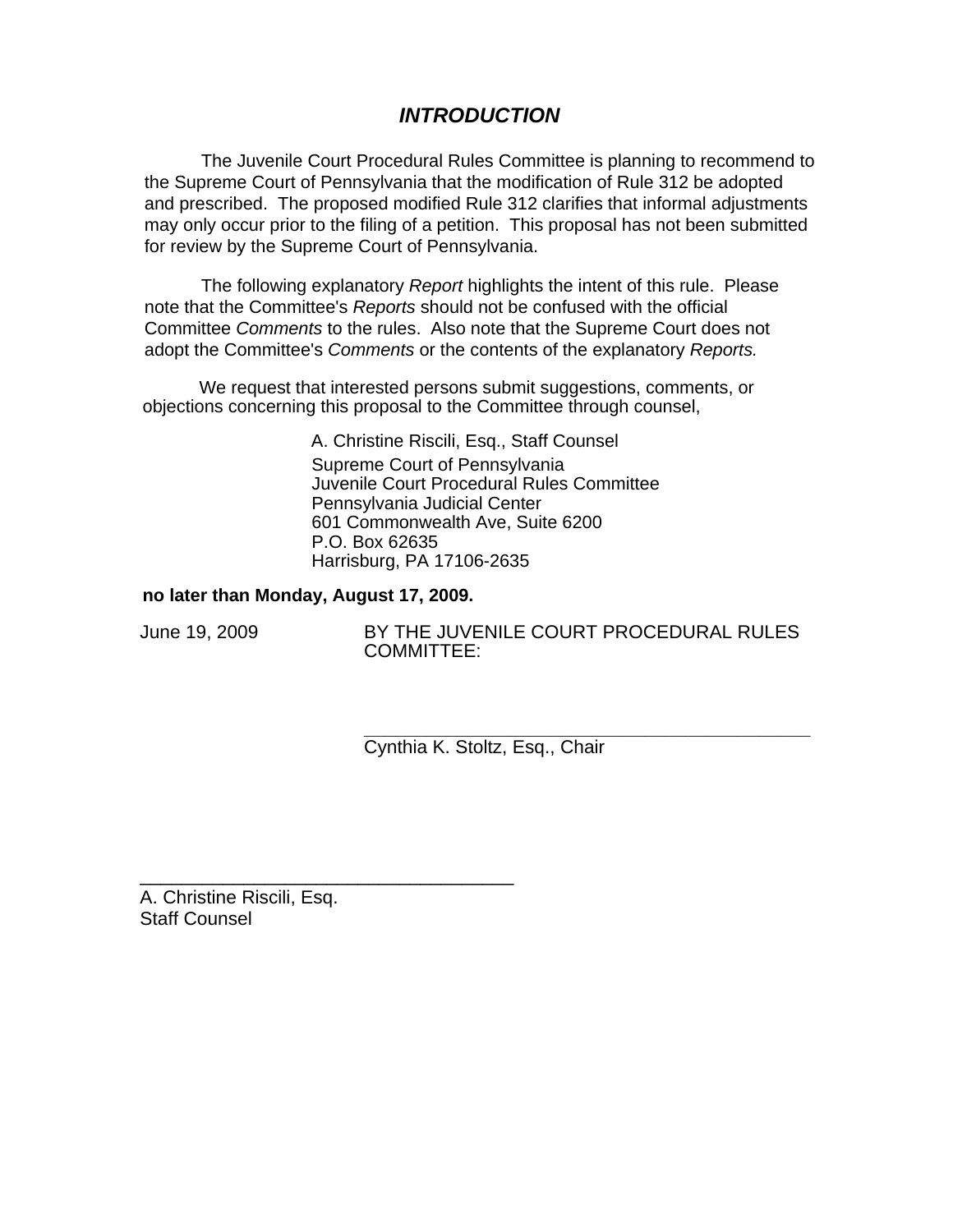### *EXPLANATORY REPORT*

The addition to the *Comment* of Rule 312 and Rule 800 (12) clarifies that an informal adjustment may only occur prior to the filing of a petition. An informal adjustment is a diversionary process used to dispose of the cases that should not come before the court. If a case should go to court, a petition is filed and the normal procedures of a case will follow.

As drafted, the Juvenile Act provides that a delinquent child may be referred for an informal adjustment by a juvenile probation officer. 42 Pa.C.S. § 6323(a)(2). A child is not delinquent until there has been an adjudication of delinquency, as reiterated in *Com. v. C.L.*, 938 A.2d 489 (Pa. Super. Ct. 2008). If a child is not delinquent until after the adjudication of delinquency, then an informal adjustment would occur after that determination. However, this is not the intent of the diversionary process or an informal adjustment.

The Juvenile Act at 42 Pa.C.S. § 6323(a)(2) is being suspended to clarify that *alleged* delinquents may be referred for an informal adjustment. Once a petition is filed, informal adjustment is precluded as provided in Rule 312. Because of this suspension, the holding in *Com. v. C.L., supra,* is superseded by the rule addition. *See* Rule 800(12).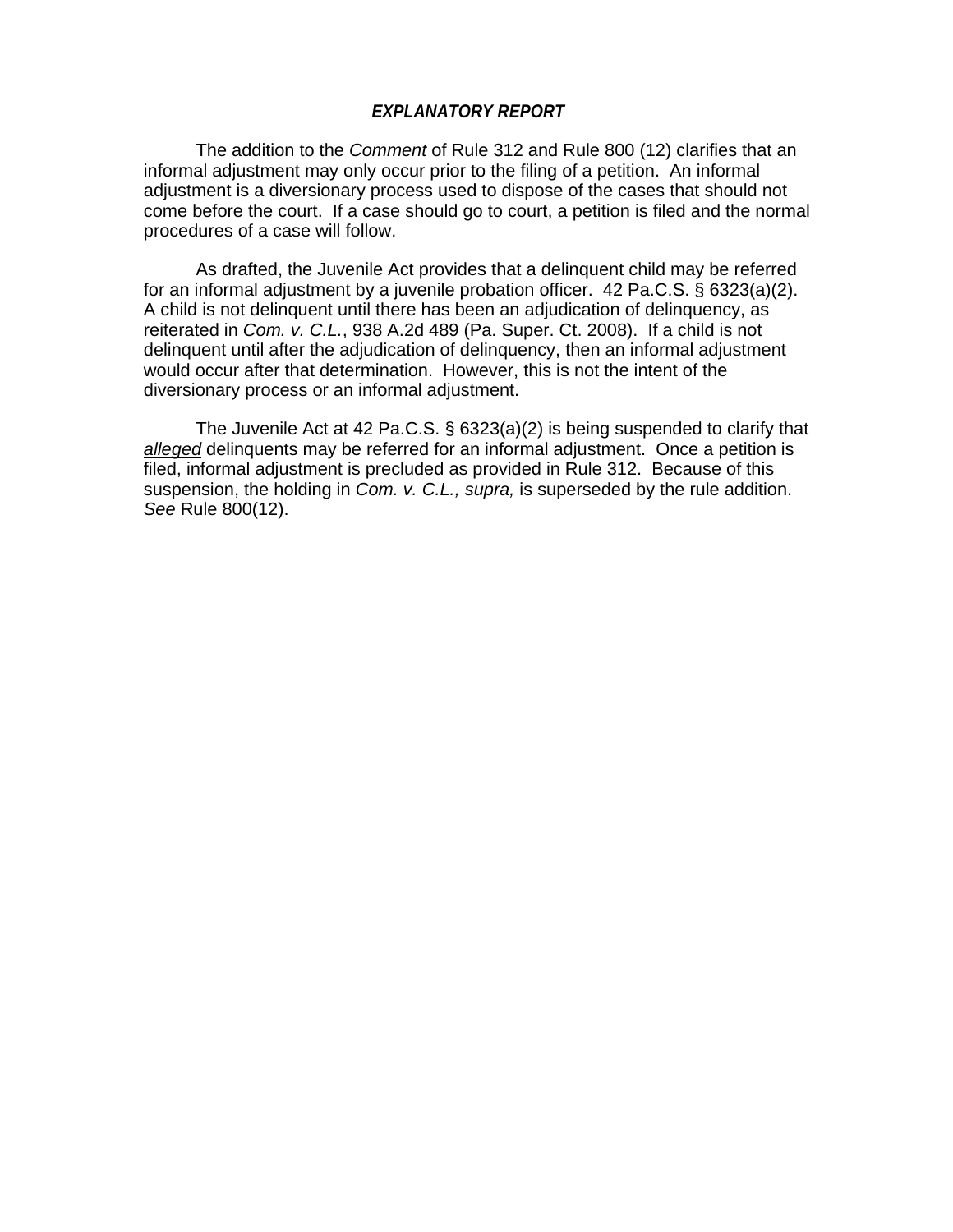# **RULE 312. INFORMAL ADJUSTMENT**

- A. **Participation.** At any time prior to the filing of a petition, the juvenile probation officer may informally adjust the allegation(s) if it appears:
	- 1) an adjudication would not be in the best interest of the public and the juvenile;
	- 2) the juvenile and the juvenile's guardian consent to informal adjustment with knowledge that consent is not obligatory; and
	- 3) the admitted facts bring the case within the jurisdiction of the court.

### B. **Completion.**

- 1) If the juvenile successfully completes the informal adjustment, the case shall be dismissed and prosecution is barred.
- 2) If the juvenile does not successfully complete the informal adjustment, a petition shall be filed.

#### **COMMENT**

**Pursuant to paragraph (A), i[**I**]**nformal adjustments may not occur after the filing of a petition. *See* **Rule 800 (12), which suspends 42 Pa.C.S. § 6323(a) only to the extent that it conflicts with this rule.** *See also Commonwealth v. J.H.B.*, 760 A.2d 27 (Pa. Super. Ct. 2000). **[***See* **42 Pa.C.S. § 6323(a).]** 

**In** *Com. v. C.L.,* **938 A.2d. 489 (Pa. Super. Ct. 2008), the Superior Court in** *dictum* **discusses whether informal adjustments may occur after the filing of the petition. Permitting an informal adjustment after the filing of a petition is inconsistent with this rule; therefore,** *Com. v. C.L.***,** *supra,*  **is of no precedential value on this issue and is superseded by the suspension of 42 Pa.C.S. § 6323(a)(2) in Rule 800 (12).** 

The juvenile probation officer or other agencies may give "counsel and advice" as to the informal adjustment. *See* 42 Pa.C.S. § 6323(b). "Counsel and advice" may include referral to a social service agency or other conditions as agreed to by the juvenile probation officer and the juvenile.

A juvenile's participation in an informal adjustment may not exceed six months, unless extended by order of the court for an additional period not to exceed three months. *See* 42 Pa.C.S. § 6323(c). Any incriminating statements made by the juvenile to the juvenile probation officer and in the discussions or conferences incident thereto are not to be used against the juvenile over objection in any criminal proceeding or hearing under the Juvenile Act. *See* 42 Pa.C.S. § 6323(e).

Prior to informally adjusting the written allegation, the juvenile probation officer is to give the victim an opportunity to comment. In addition, the victim is to be notified of the final outcome of the hearing. *See* Victim's Bill of Rights, 18 P.S. §11.201 *et seq.* 

If a petition is filed because the juvenile has not successfully completed the requirements of an informal adjustment, the procedures of Rule 330 are to be followed.

**Official Note:** Rule 312 adopted April 1, 2005, effective October 1, 2005.

#### *Committee Explanatory Reports:*

Final Report explaining the provisions of Rule 312 published with the Court's Order at 35 Pa.B. 2214 (April 16, 2005).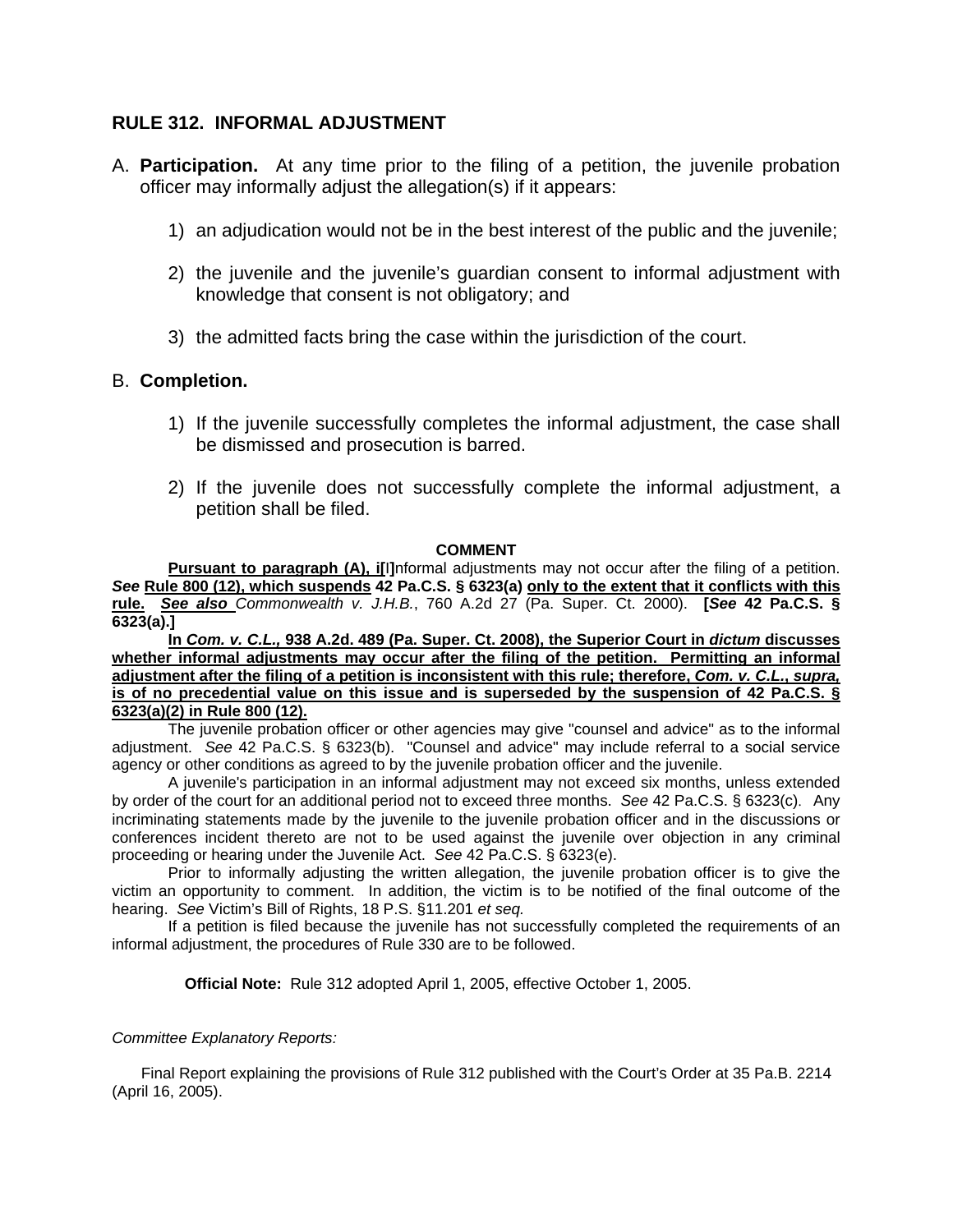# **CHAPTER 8 SUSPENSIONS**

# **RULE 800. SUSPENSIONS OF ACTS OF ASSEMBLY**

This rule provides for the suspension of the following Acts of Assembly that apply to delinquency proceedings only:

- 1) The Act of November 21, 1990, P.L. 588, No. 138, § 1, 42 Pa.C.S. § 8934, which authorizes the sealing of search warrant affidavits, and which is implemented by Pa.R.Crim.P., Rule 211, through Pa.R.J.C.P., Rule 105, is suspended only insofar as the Act is inconsistent with Pa.R.Crim.P., Rules 205, 206, 211.
- 2) The Act of July 9, 1976, P.L. 586, No. 142, § 2, 42 Pa.C.S. § 6335(c), which provides for the issuance of arrest warrants if the juvenile may abscond or may not attend or be brought to a hearing, is suspended only insofar as the Act is inconsistent with Rules 124 and 140, which requires a summoned person to fail to appear and the court to find that sufficient notice was given.
- 3) The Act of July 9, 1976, P.L. 586, No. 142, § 2, 42 Pa.C.S. § 6336(c), which provides that if a proceeding is not recorded, full minutes shall be kept by the court, is suspended only insofar as the Act is inconsistent with Rule 127(A), which requires all proceedings to be recorded, except for detention hearings.
- 4) The Public Defender Act, Act of December 2, 1968, P.L. 1144, No. 358, § 1 *et seq.* as amended through Act of December 10, 1974, P.L. 830, No. 277, § 1, 16 P.S. 9960.1 *et seq.*, which requires the Public Defender to represent all juveniles who for lack of sufficient funds are unable to employ counsel is suspended only insofar as the Act is inconsistent with Rules 150 and 151, which requires separate counsel if there is a conflict of interest.
- 5) The Act of July 9, 1976, P.L. 586, No. 142, § 2, 42 Pa.C.S. § 6337, which provides that counsel must be provided unless the guardian is present and waives counsel for the juvenile, is suspended only insofar as the Act is inconsistent with Rule 152, which does not allow a guardian to waive the juvenile's right to counsel.
- 6) The Act of July 9, 1976, P.L. 586, No. 142, § 2, 42 Pa.C.S. § 6305(b), which provides that the court may direct hearings in any case or class or cases be conducted by the master, is suspended only insofar as the Act is inconsistent with Rule 187, which allows masters to hear only specific classes of cases.
- 7) The Act of July 9, 1976, P.L. 586, No. 142, § 2, 42 Pa.C.S. § 6321, which provides for commencement of a proceeding by the filing of a petition, is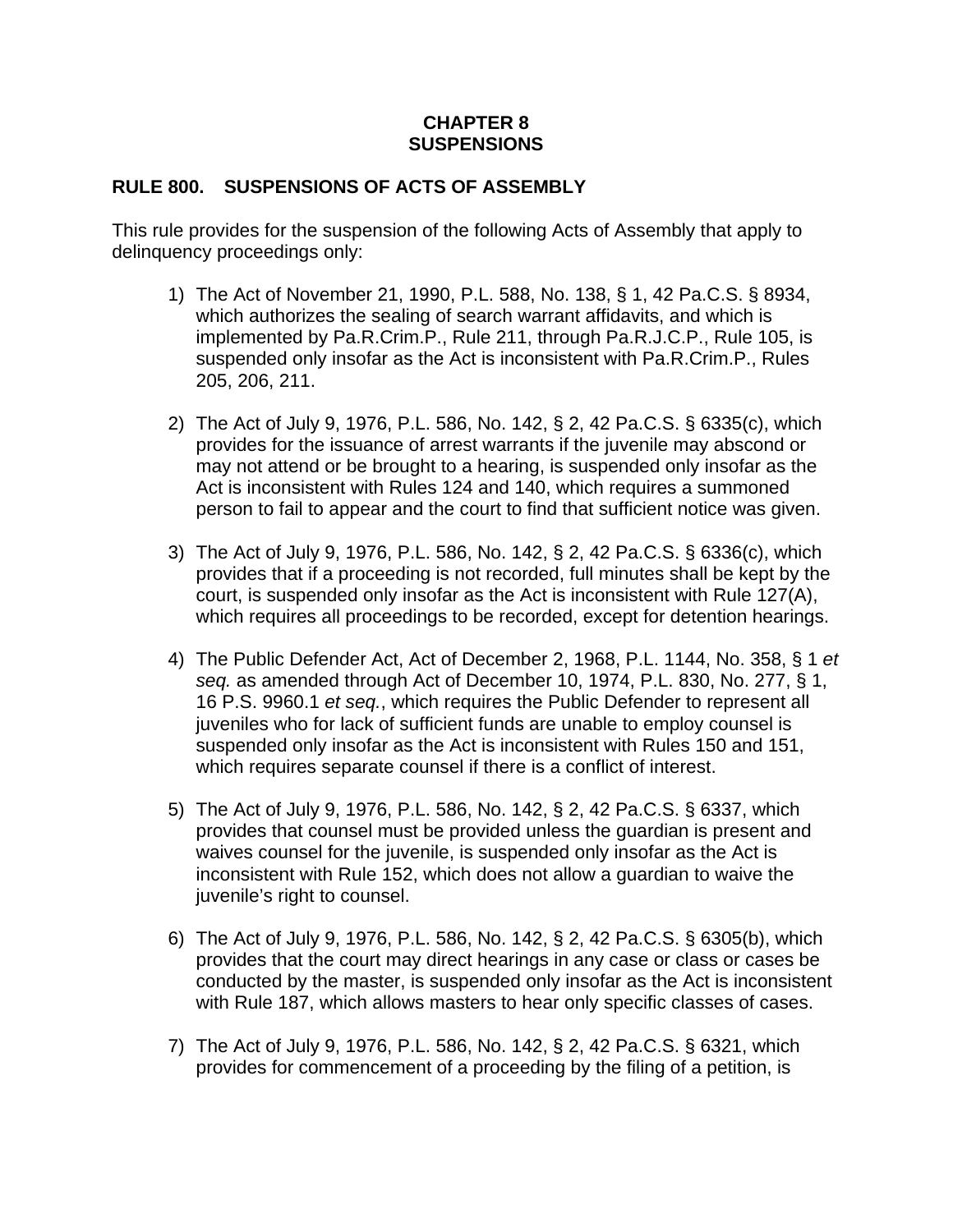suspended only insofar as the Act is inconsistent with Rule 200, which provides the submission of a written allegation shall commence a proceeding.

- 8) The Act of July 9, 1976, P.L. 586, No. 142, § 2, 42 Pa.C.S. § 6303(b), which provides that a district judge or judge of the minor judiciary may not detain a juvenile, is suspended only insofar as the Act is inconsistent with Rule 210, which allows Magisterial District Judges to issue an arrest warrant, which may lead to detention in limited circumstances.
- 9) The Act of July 9, 1976, P.L. 586, No. 142, § 2, 42 Pa.C.S. § 6334, which provides that any person may bring a petition, is suspended only insofar as the Act is inconsistent with Rules 231, 233, and 330, which provide for a person other than a law enforcement officer to submit a private written allegation to the juvenile probation office or an attorney for the Commonwealth, if elected for approval; and that only a juvenile probation officer or attorney for the Commonwealth may file a petition.
- 10) The Act of July 9, 1976, P.L. 586, No. 142, § 2, 42 Pa.C.S. § 6304(a)(2), which provides that probation officers may receive and examine complaints for the purposes of commencing proceedings, is suspended only insofar as the Act is inconsistent with Rules 231 and 330, which provide that the District Attorney may file a certification that requires an attorney for the Commonwealth to initially receive and approve written allegations and petitions.
- 11) The Act of July 9, 1976, P.L. 586, No. 142, § 2, 42 Pa.C.S. § 6331, which provides for the filing of a petition with the court within twenty four hours or the next business day of the admission of the juvenile to detention or shelter care, is suspended only insofar as the Act is inconsistent with the filing of a petition within twenty-four hours or the next business day from the detention hearing if the juvenile is detained under Rule 242.
- 12) **The Act of July 9, 1976, P.L. 586, No. 142, § 2, 42 Pa.C.S. § 6323(a)(2), which provides that a delinquent child may be referred for an informal adjustment by a juvenile probation officer , is suspended only insofar as the Act is inconsistent with Rule 312, which provides that only an**  *alleged* **delinquent child may be referred for an informal adjustment because the filing of informal adjustment shall occur prior to the filing of a petition.**
- **13)** Section 5720 of the Wiretapping and Electronic Surveillance Control Act, Act of October 4, 1978, P.L. 831, No. 164, 18 Pa.C.S. § 5720, is suspended as inconsistent with Rule 340 only insofar as the section may delay disclosure to a juvenile seeking discovery under Rule 340(B)(6); and Section 5721(b) of the Act, 18 Pa.C.S. § 5721(b), is suspended only insofar